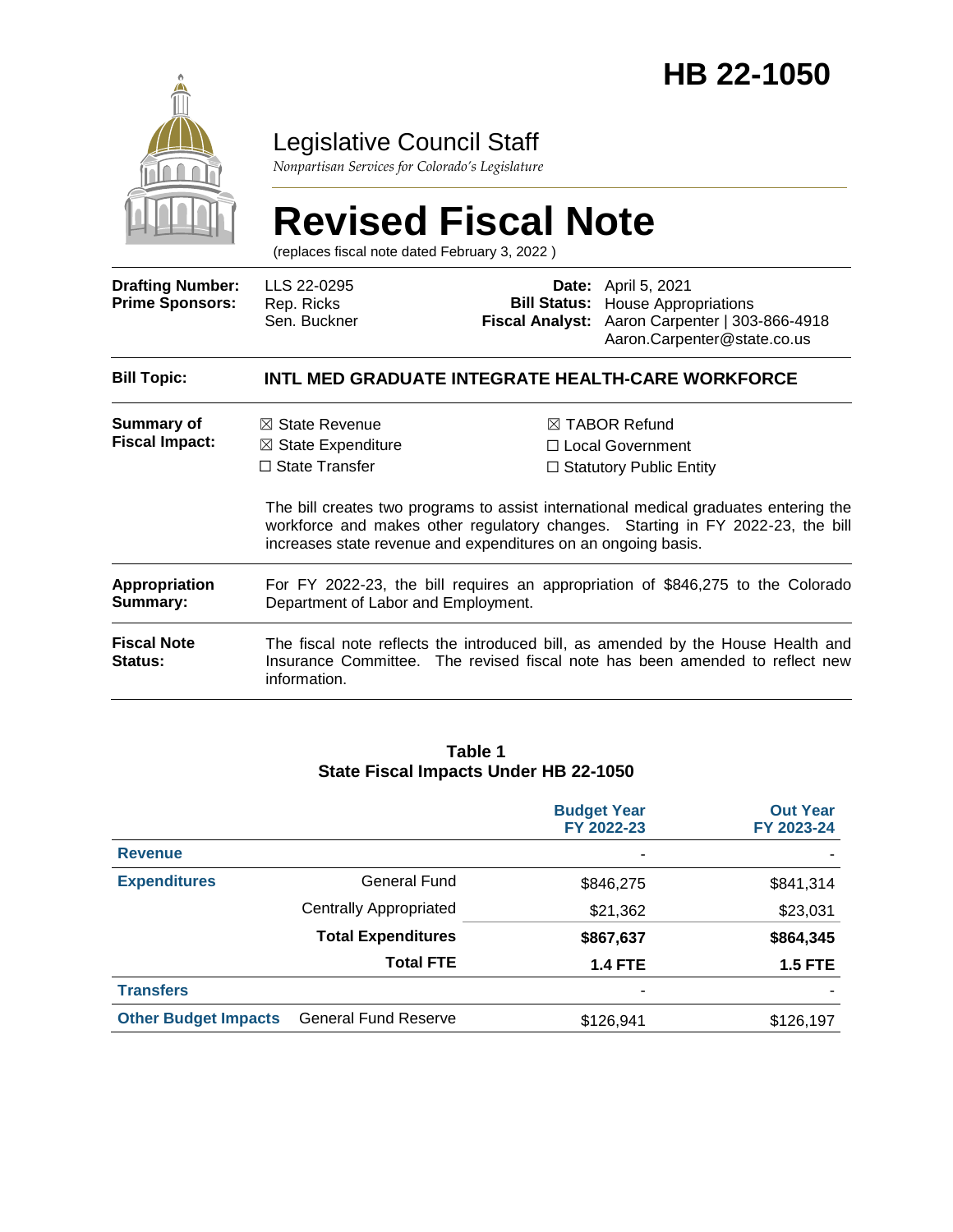## Page 2<br>April 5, 2022 **HB 22-1050**

#### **Summary of Legislation**

The bill creates two programs for international medical graduates (IMG) - the IMG Assistance Program and the Clinical Readiness Program, and makes other changes that allow IMGs to get medical licenses, as described below.

**IMG Assistance Program.** The bill creates the IMG Assistance Program to provide direct services to IMGs wishing to reestablish their medical careers in Colorado. The Colorado Department of Labor and Employment (CDLE) must contract with a third party to administer the program, and determine the eligibility criteria for participation in the program as well as any limits on the amount of direct services provided. Direct services for IMGs include:

- reviewing the background, education, training, and experience of program participants, and recommending steps to integrate into the healthcare workforce;
- providing technical support through the credential evaluation process, including preparation for tests and evaluations;
- providing scholarships to help cover cost of the licensure process;
- working with community organizations to develop a roster of interested IMGs, and
- providing guidance to apply for medical residency programs or other path ways.

In addition, the third-party administrator must annually submit a report to CDLE about the program, beginning one year after implementation.

**Clinical Readiness Program.** The bill creates the Clinical Readiness Program to help IMGs build the skills necessary to become successful residents in the United States medical system. By January 1, 2023, CDLE must contract with a Colorado-based medical school or a residency program accredited by the Accreditation Council for Graduate Medical Education to serve as the program administrator. By January 1, 2024, the program administrator must develop and implement the clinical program and must have a mechanism for processing program applications, a program curriculum, and an assessment system to determine clinical readiness of program participants.

To qualify for the program, an applicant must be an IMG whose medical degree or qualifications have been determined to be equivalent to a medical degree from the United States or another country that has a reciprocal license agreement, and have achieved a passing score on the USMLE step one and step two examinations. Once a participant completes the curriculum and passes the program assessment, the program director must issue an industry recognized credential of clinical readiness and submit a recommendation to the assistance program administrator and CDLE. The bill requires the program administrator to allow an IMG to interview for a position in their own residency program if the IMG successfully completes the readiness program. Starting January 1, 2025, the program director must annually submit a report to DORA about the program.

**Report.** The bill requires the CDLE to submit a report on the IMG Assistance Program and the Clinical Readiness Program as part of the department's SMART Act hearing.

**IMG degree equivalence.** Under current law, the Medical Board may require certain foreign medical students to complete three years of postgraduate clinical training. The bill reduces this requirement to one year and applies it to IMGs.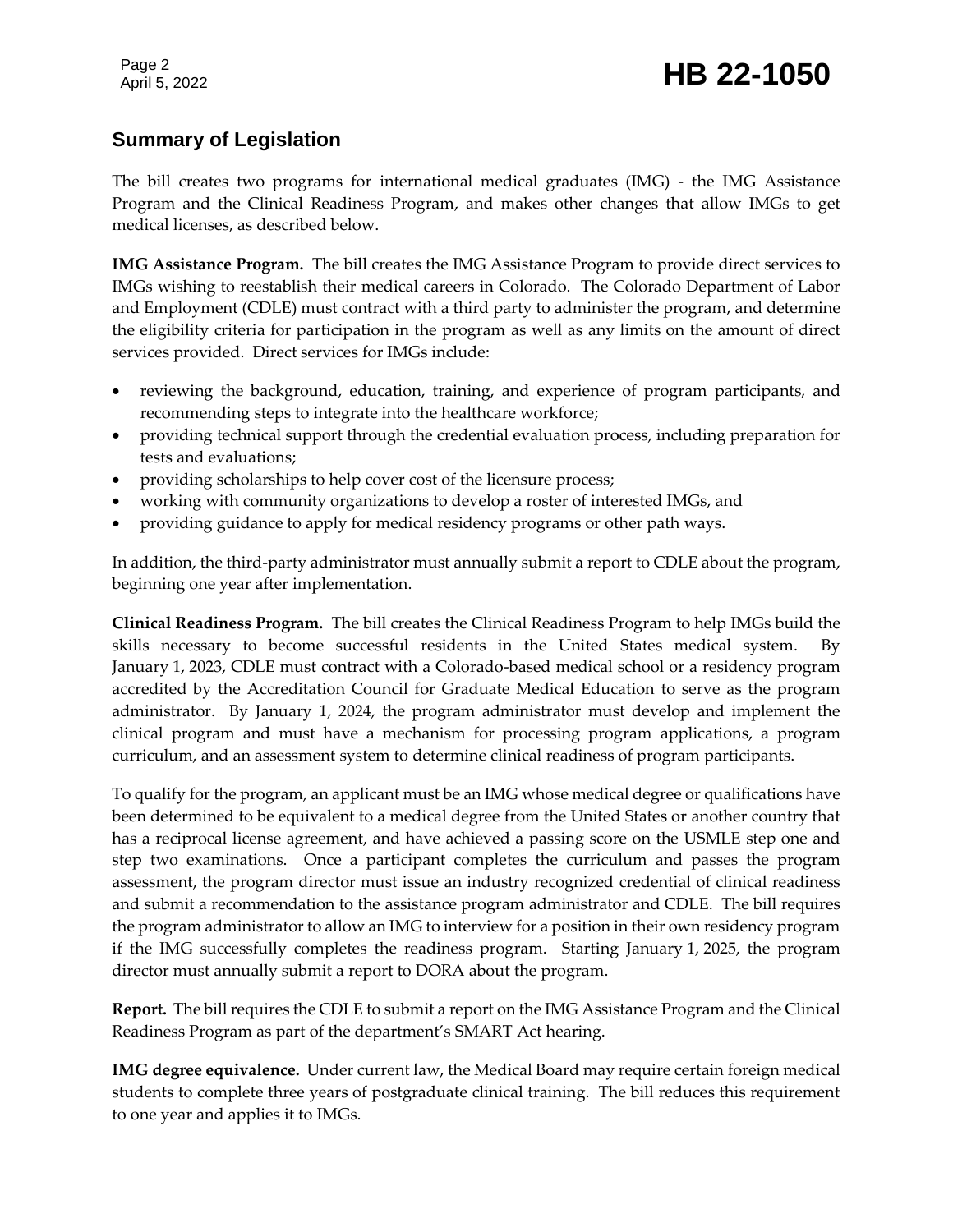Page 3

**Reentry licenses for IMGs.** The bill allows IMGs who hold a current or expired international license and satisfy other requirements established by the Medical Board to apply for a reentry license. The Medical Board may approve an assessment model to assess the competency of IMGs applying for a reentry license.

#### **State Revenue**

Starting in FY 2022-23, the bill will minimally increase cash fund revenue in DORA from additional reentry licenses, as described below.

**Reentry licenses.** Starting in FY 2022-23, revenue to the Professions and Occupation Cash Fund will increase to the extent IMGs apply for reentry medical licenses. The fiscal note assumes that the number of IMGs applying for reentry medical licenses, at least initially, will be minimal and any increase in revenue will likewise be minimal. Revenue from reentry medial licenses is subject to the state's TABOR limit.

#### **State Expenditures**

The bill increases state expenditures in the CDLE by \$867,637 in FY 2022-23 and \$864,345 in FY 2023-24 from the General Fund. The bill will also increase workload in DORA. Expenditures are shown in Table 2 and detailed below.

**Table 2**

| Tault L<br><b>Expenditures Under HB 22-1050</b> |                   |                |                |  |  |
|-------------------------------------------------|-------------------|----------------|----------------|--|--|
|                                                 |                   | FY 2022-23     | FY 2023-24     |  |  |
| <b>Department of Labor &amp; Employment</b>     |                   |                |                |  |  |
| <b>Personal Services</b>                        |                   | \$81,850       | \$89,289       |  |  |
| <b>Operating Expenses</b>                       |                   | \$2,025        | \$2,025        |  |  |
| <b>Capital Outlay Costs</b>                     |                   | \$12,400       |                |  |  |
| <b>IMG Program Contractors</b>                  |                   | \$750,000      | \$750,000      |  |  |
| Centrally Appropriated Costs <sup>1</sup>       |                   | \$21,362       | \$23,031       |  |  |
|                                                 | <b>Total Cost</b> | \$867,637      | \$864,345      |  |  |
|                                                 | <b>Total FTE</b>  | <b>1.4 FTE</b> | <b>1.5 FTE</b> |  |  |

<sup>1</sup> *Centrally appropriated costs are not included in the bill's appropriation.*

**Department of Labor and Employment.** Starting in FY 2022-23, the CDLE will require 1.5 FTE to administer the two IMG programs established by the bill. These FTE will oversee and manage contracts with two contractors, help develop rules and other program criteria, and report on the two programs. Staffing costs include personnel services, operating expenses, and capital outlay costs, as shown in Table 1. Costs in FY 2022-23 are prorated to reflect the General Fund paydate shift.